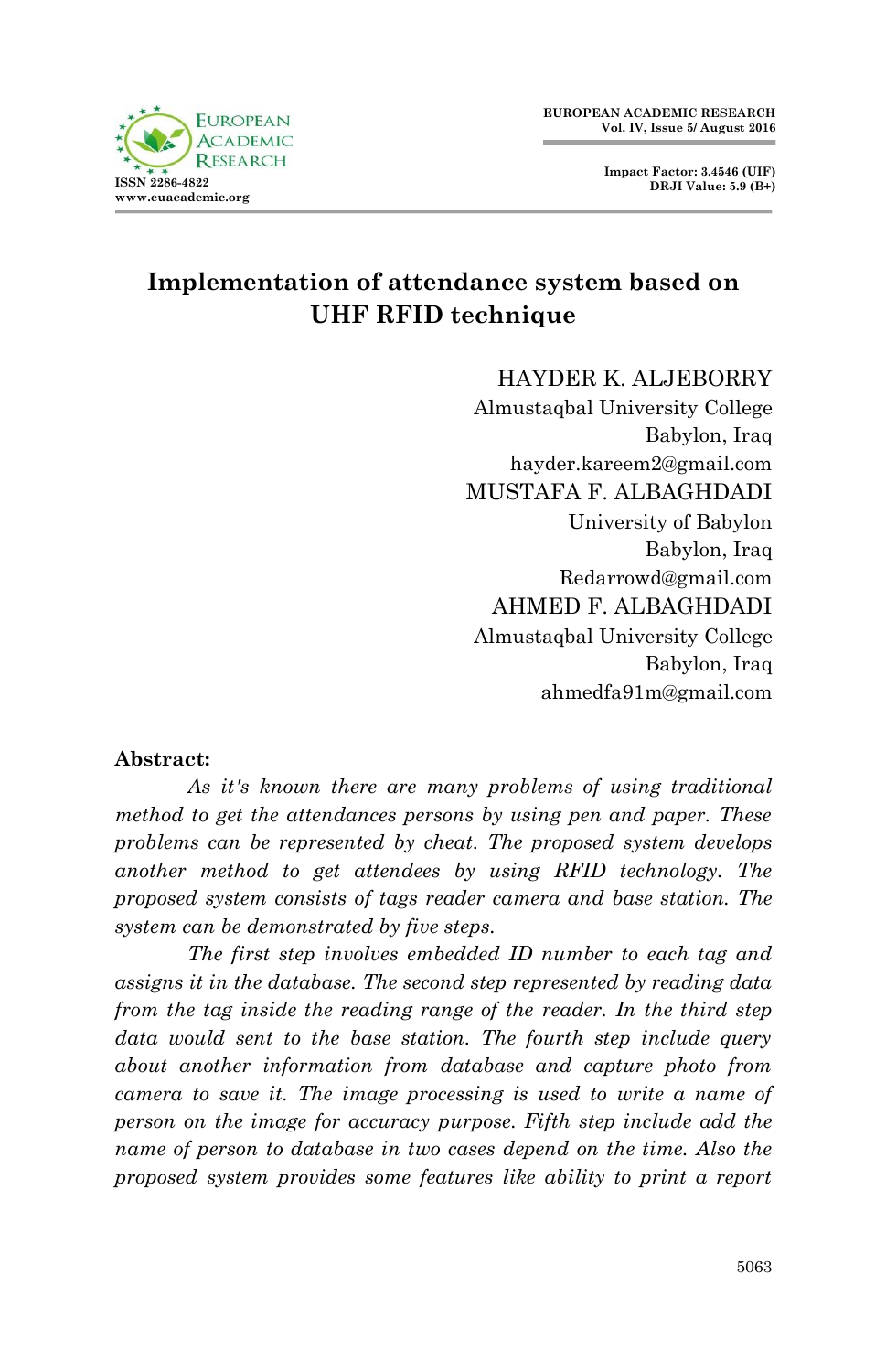*about any person and any date. Also the administrator can add unlimited number of users or remove any user from the system.*

**Key words:** RFID, UHF tag, UHF Reader, VB.NET, USB cam.

# **1- INTRODUCTION**

Like bar code recognition, RFID relies on tagging in order to identify objects. RFID tags don't need to be visible to be read unlike bar codes. An RFID reader sends a radio signal, which is picked up by an RFID tag and then transmits back a string of data. Depending on the size and sensitivity of the strength of the transmission, and the reader's antenna the tag can be several feet away from the reader, enclosed in a book, box, or item of clothing. There are two types of RFID system: passive and active. Passive RFID tags are powered by the current that the reader's signal induces in their antennas. In an active RFID system, the tag has its own power supply. Active systems can transmit for a much longer range than passive systems, and are less error-prone. They are also much more expensive [1].

### **2- HISTORY OF RFID**

The RFID technique is developed rapidly, appeared in the early World War II and continued to evolve through the 1980s. RFID at UHF represents a fast growing market. Huge progress has been made over the last 10 years [18]. Recently, this technique has evolved as a result of the development that has occurred in the integrated circuits, radios, and an increased interest in commercial and government. Thus, the first decade of the twenty-first century sees the world moving towards this technology's fast spreading. One of the many major landmarks was the announcement by Wal-Mart Company at the retail systems conference in June 2003 in Chicago to use RFID technology for its suppliers. The first electronic car code (ECC)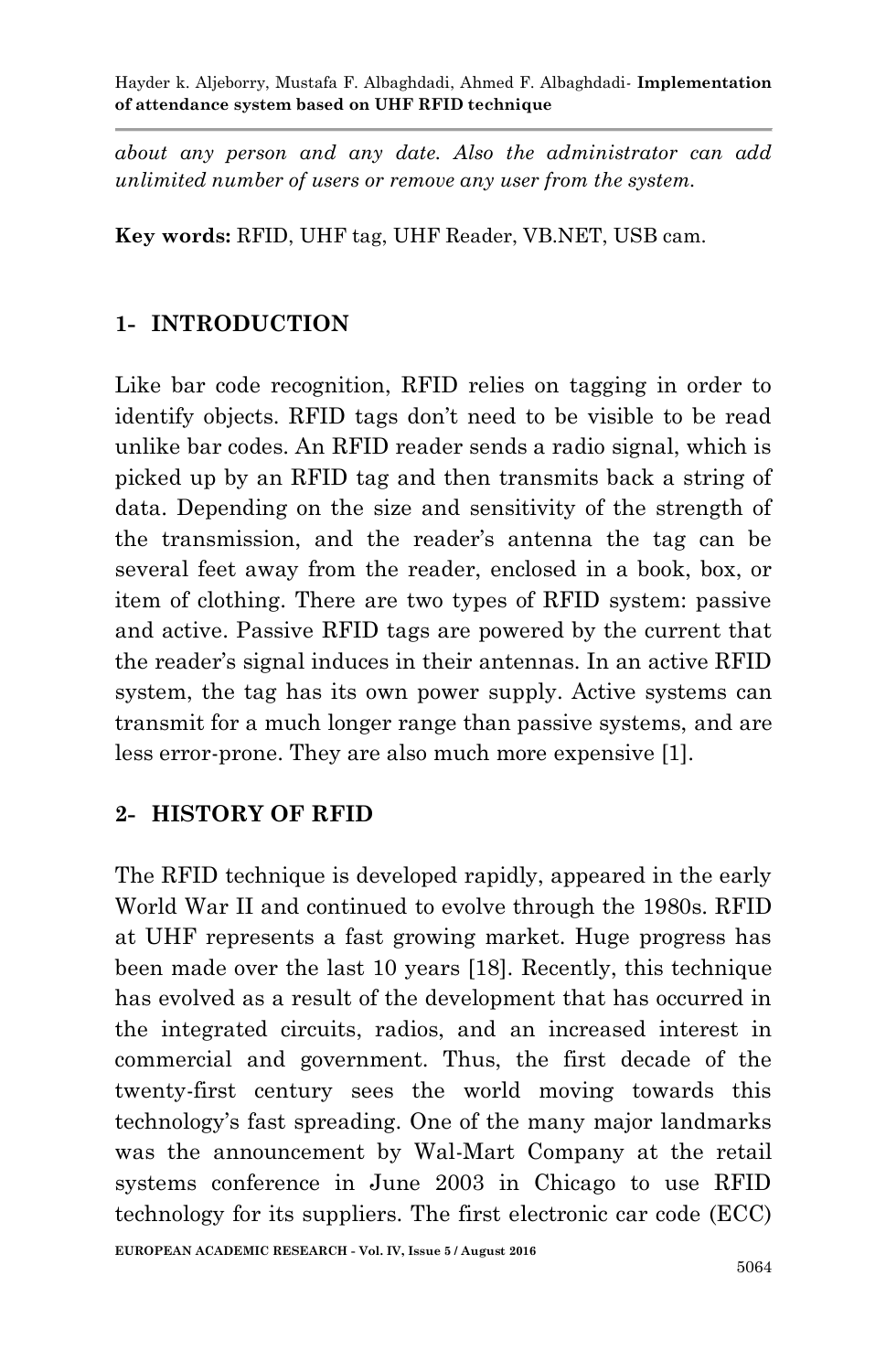global standard is released in January 2005. Expected that worldwide revenue for RFID technique would eclipse 1.2\$ billion in 2008. Imports increased about 31% over the previous year. RFID technology participated in markets such as: access control, sensors and metering applications, payment systems, communication and transportation, parcel and document tracking, distribution logistics, automotive systems, livestock/pet tracking, and hospitals/pharmaceutical applications [19].

# **3- RFID VS. BAR CODES [21]**

Generally, barcode uses laser light as data carrier while RFID uses radio waves to carry information. In the following a detailed of comparison between RFID and bar code technology.

# **i. Memory Size/Data Storage**

Bar codes can only hold a limited amount of data approximately 20 digits while RFID tags are capable of holding far more information. Though RFID tags can be made with smaller memories to hold only a few bytes, the current state of technology puts the upper limit at 128 K bytes, orders of magnitude larger than most bar code symbols. 96 bits memory capacity is used in this proposed system.

### **ii. Read/Write**

Bar codes are not able to modify the identification (ID). In contrast, RFID tags have an addressable, writeable memory that can modify ID number and high number of times over the life of the tag.

# **iii. Line-of-Sight**

Another advantage of RFID technology over bar codes is that RFID systems do not require a line-of-sight between a tag and reader to work properly because radio waves are able to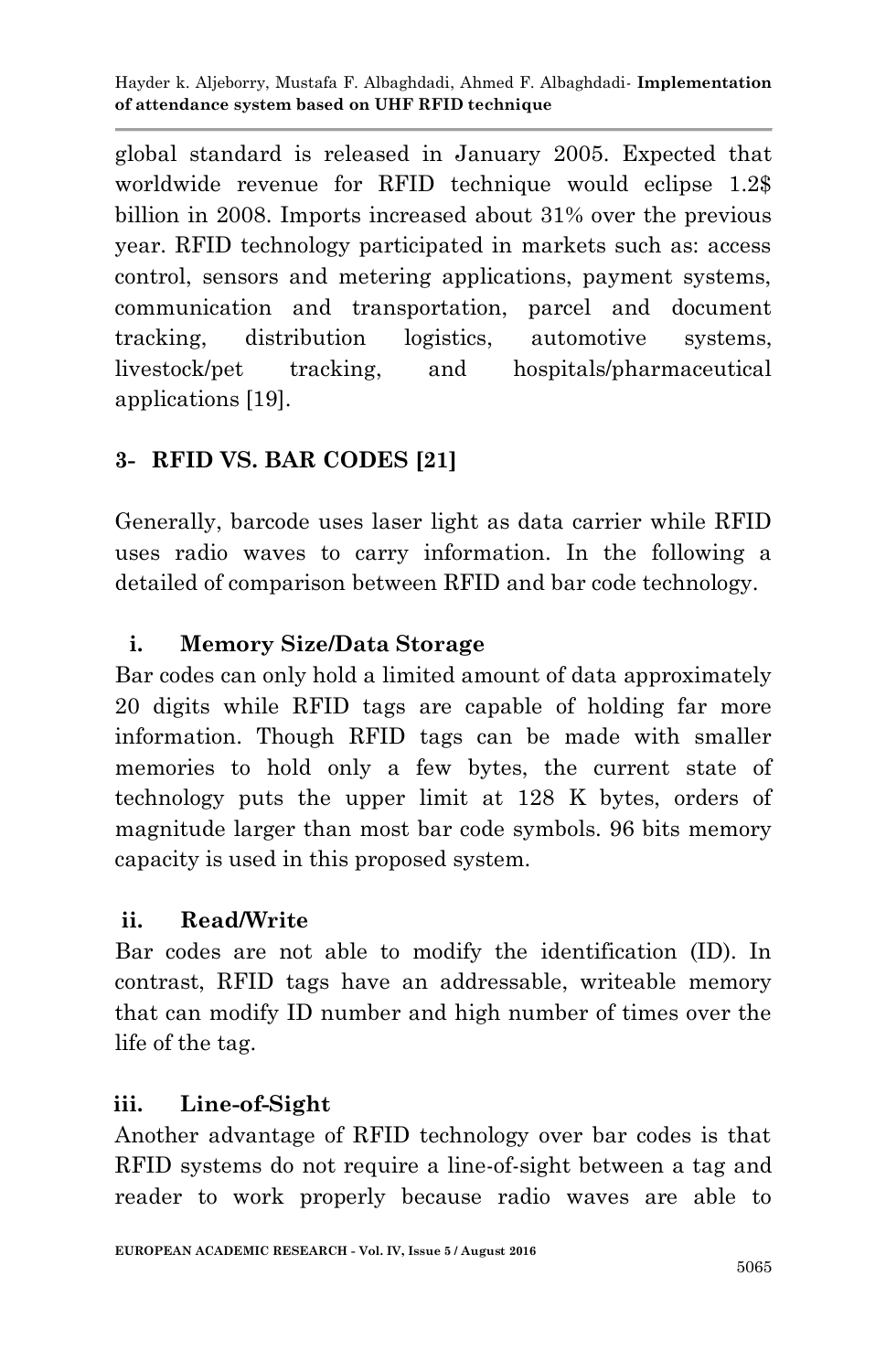propagate through many solid materials. In addition, tags embedded inside objects, and not just applied to packaging, it can also be read without problems. Bar codes require a direct line of sight with the scanner in order to work properly. This means that bar codes must be placed on the outside of packaging and objects must be removed from pallets in order to be read.

#### **iv. Read Range**

The read ranges of RFID tags vary widely, depending on frequency of operation, antenna size and whether the tag is active or passive. The reading range of bar codes can be quite long. Bar code scanners can be made to scan tags up to several yards away, though only under certain conditions and not without a direct line of sight. The reading range used in this proposed system is around 9 meters.

### **v. Multiple read and Anti-collision**

RFID systems can read multiple tags simultaneously so pallet of RFID items wouldn't need to be unpacked. Whereas a pallet of bar-coded items would need to be unpacked and scanned individually in order to be inventoried.

### **vi. Access Security**

Bar code data is not having high security because it requires a line-of-sight therefore placed very visibly on the outside of object, anyone with a standard bar code scanner or even a camera can read and record the data so the level of security is low. RFID systems offer a much higher level of security. RFID systems present the user with the ability to prevent third-party interception, and to encrypt sensitive data.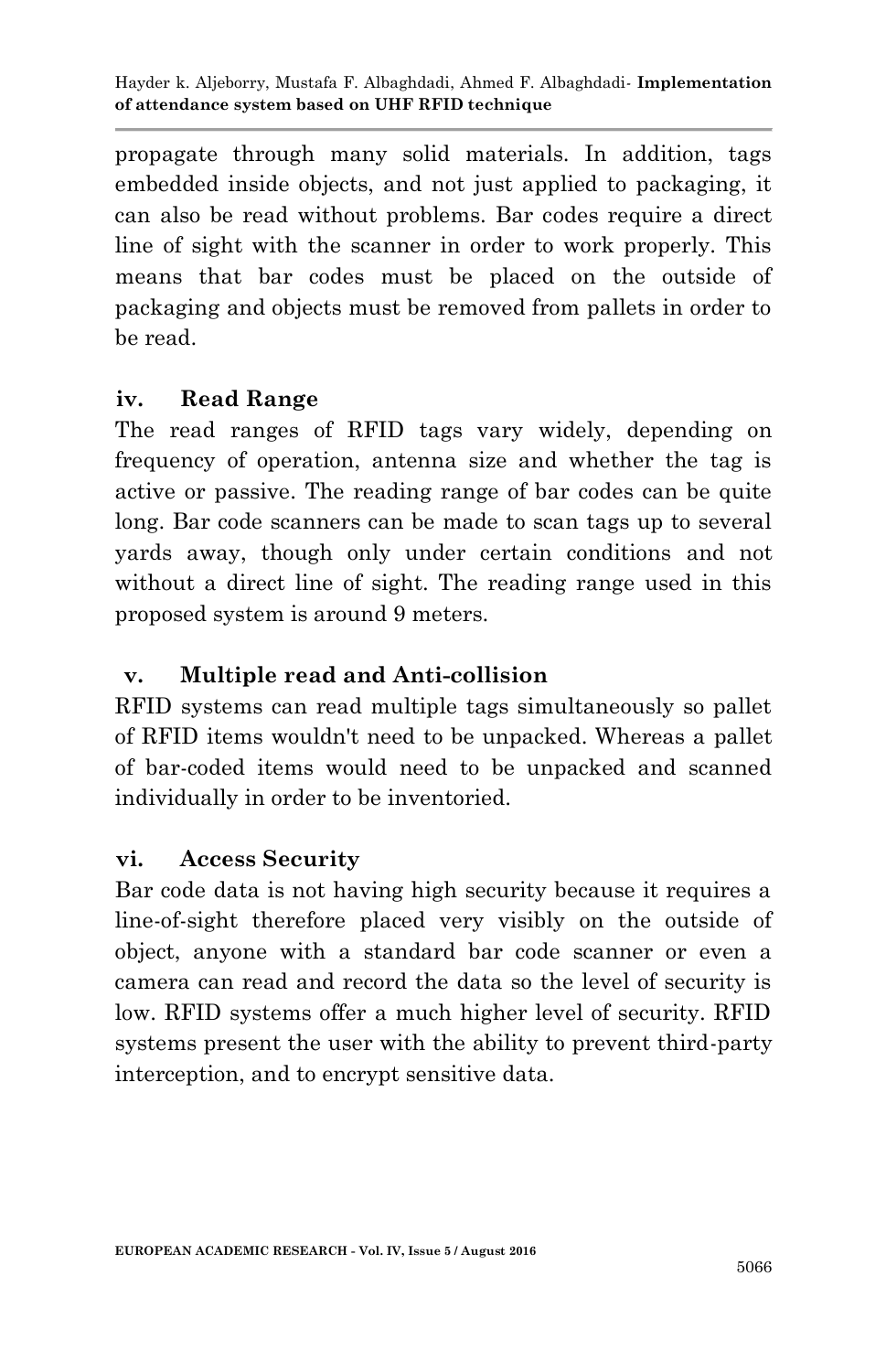# **vii. Difficult to Replicate**

Because RFID tags and electronics are so much more complex, then it is difficult to build or replicate it. In other side the bar code is unprotected for being replicated.

| <b>System</b>                       | <b>Bar Code</b> | <b>RFID</b>                |
|-------------------------------------|-----------------|----------------------------|
| Data Transmission                   | Optical         | Electromagnetic            |
| Memory/Data Size                    | Up to 100 bytes | Up to 128 kbytes           |
| Tag Writable                        | No              | Possible                   |
| Position of Scan/Reader             | Line-of-sight   | Non-line-of-sight possible |
| Access Security                     | $_{\text{low}}$ | High                       |
| Anti-collision                      | Not possible    | Possible                   |
| <b>Environmental Susceptibility</b> | Dirt            | Low                        |

**Table 1-1 Comparison of Bar Code vs. RFID System Characteristics**

# **4- RFID SYSTEM COMPONENTS**

RFID system consists of two main parts which are tag and reader. Tag is an electronic device used to give indication about the object carries it by transmitting its ID to the reader. Tag is also called "transmitter responder (transponder)" [22]. The main important point that is used to distinction of different RFID system is depending on energy supply of the tag. In this relation there is a difference between passive and active tags. Passive tag does not have any power supply and the reader provides all the energy required for operating through the transponder antenna from the electromagnetic field of the reader. The energy emitted by the reader is used for data transmission both from the reader to the transponder and back to the reader, so the passive tag can't send signals without reader existence. On the other side active tags have their own energy supply in the form of a battery. The power supply is used to provide voltage to the electronic circuit of the tag. So in active tag the electromagnetic field received from the reader is not necessary to supply the tag [23][24]. A maximum distance between the reader's antenna and the tag at which the reader can reliably read from or write to the tag is called operating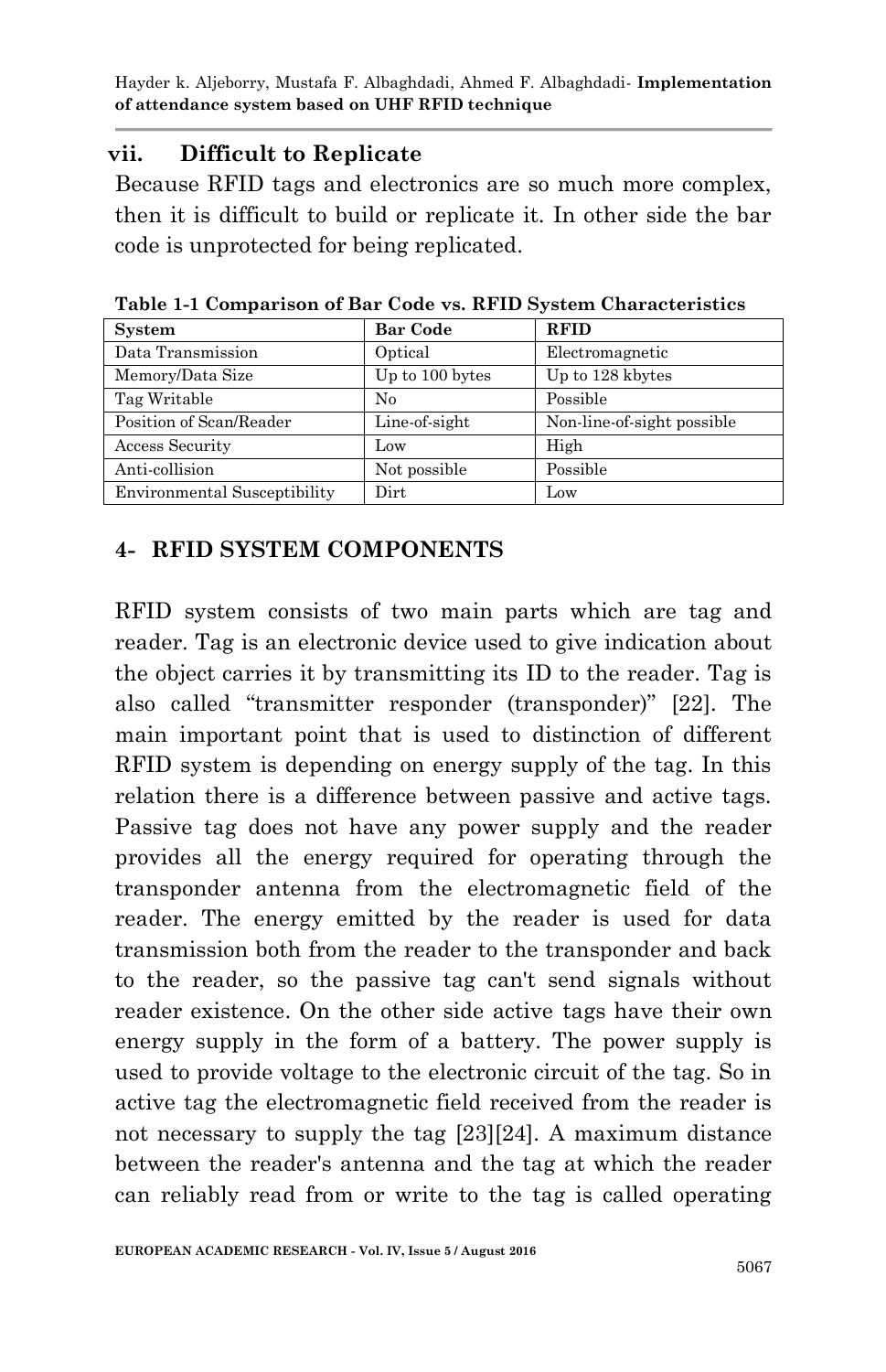distance. In passive RFID systems, maximum operating distances for reading and writing operations are not always the same. The reason is that when writing to its memory, most tags require more power and, therefore, the operating distance is reduced. The maximum distance for reading operation is called read range while the corresponding distance for the writing operation is called write range [25]. Figure 1 show passive and active transponders. The second part is Reader. It is responsible for reading the identification number (ID) of each tag in its range .The task of reader is to receive commands from the computer and executes them independently. Figure 2 shows the most important reader components. RFID reader has one antenna or more. The task of antenna is to emit the transmission output in a suitable manner and to record the transponder signal. The antennas have different style depend on the required application (reading range, grouping ability, operation frequency ... etc.). Normally, the antenna and reader are connected with other by 50 Ohm coaxial cable. The RF connection between tag and reader is fully controlled by the reader in the case of passive tags, which means the tag is not capable of sending data unless triggered by the reader. The communication from the reader to the tag is referred to as the forward link, while the communication from the tag to the reader is referred to as the reverse link.



**Figure 1 Type of tags (A- Passive tag, B -Active tag) [23].**

**EUROPEAN ACADEMIC RESEARCH - Vol. IV, Issue 5 / August 2016**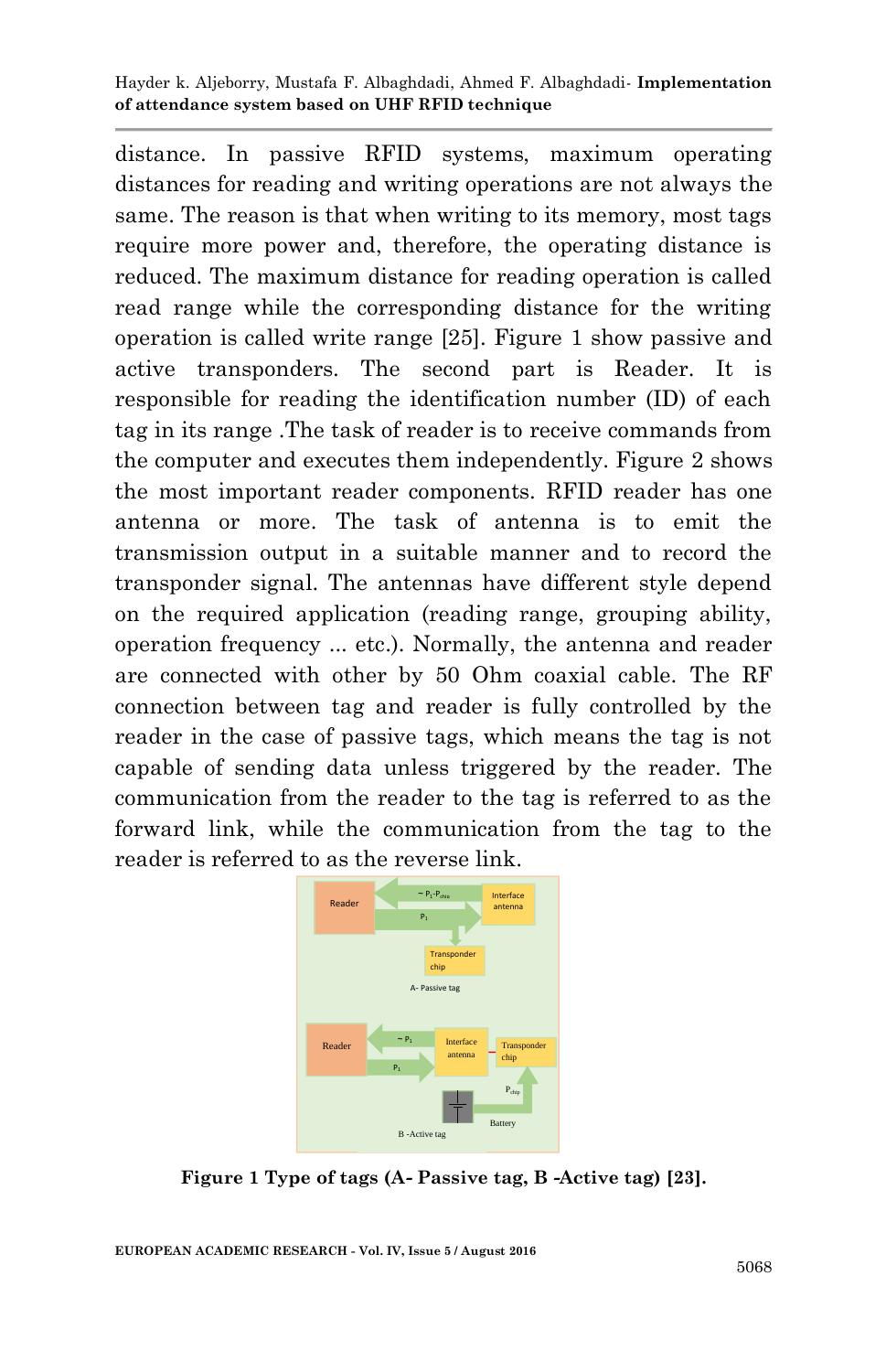

**Figure 2 Reader components**

#### **5- PROPOSED SYSTEM**

The basic idea of the proposed system is to design an applicable electronic attendance system instead of traditional systems that use papers which increase the accuracy and safe information from fraud. The proposed system consists of Tags, Reader, USB camera and base station. All these part work together according to the following block diagram



**Fig 3 . Block diagram Reader operation**

**EUROPEAN ACADEMIC RESEARCH - Vol. IV, Issue 5 / August 2016**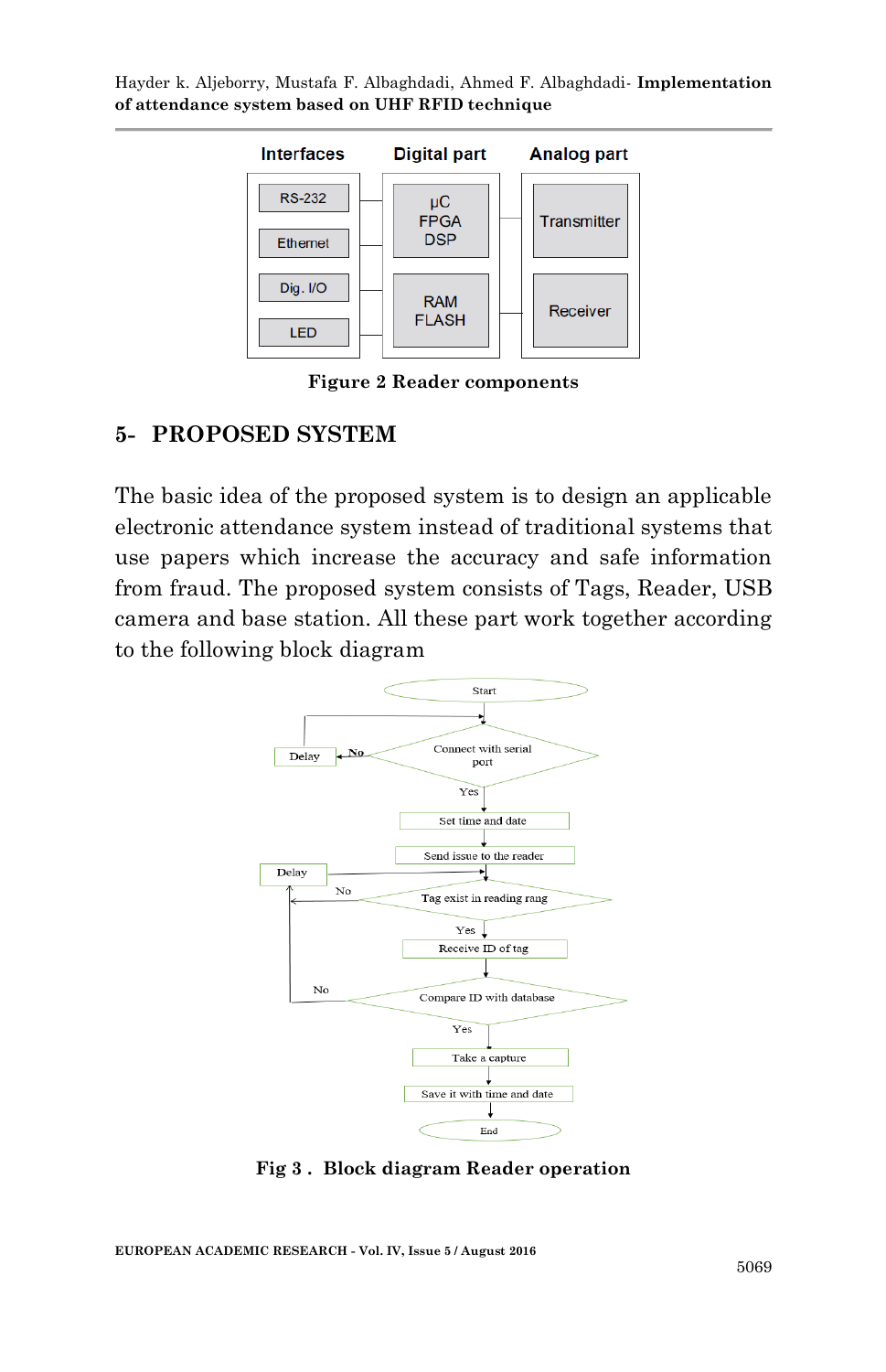

**Fig4. Block diagram of base station operation**

The above block diagrams demonstrate exactly how the proposed system operates. Also the following image explains the Graphical User Interface (GUI) of each tap of program.



**Fig 5. display GUI**

The display GUI used during the normal work of system when the employee are still coming. It displays all periods of times and its decisions.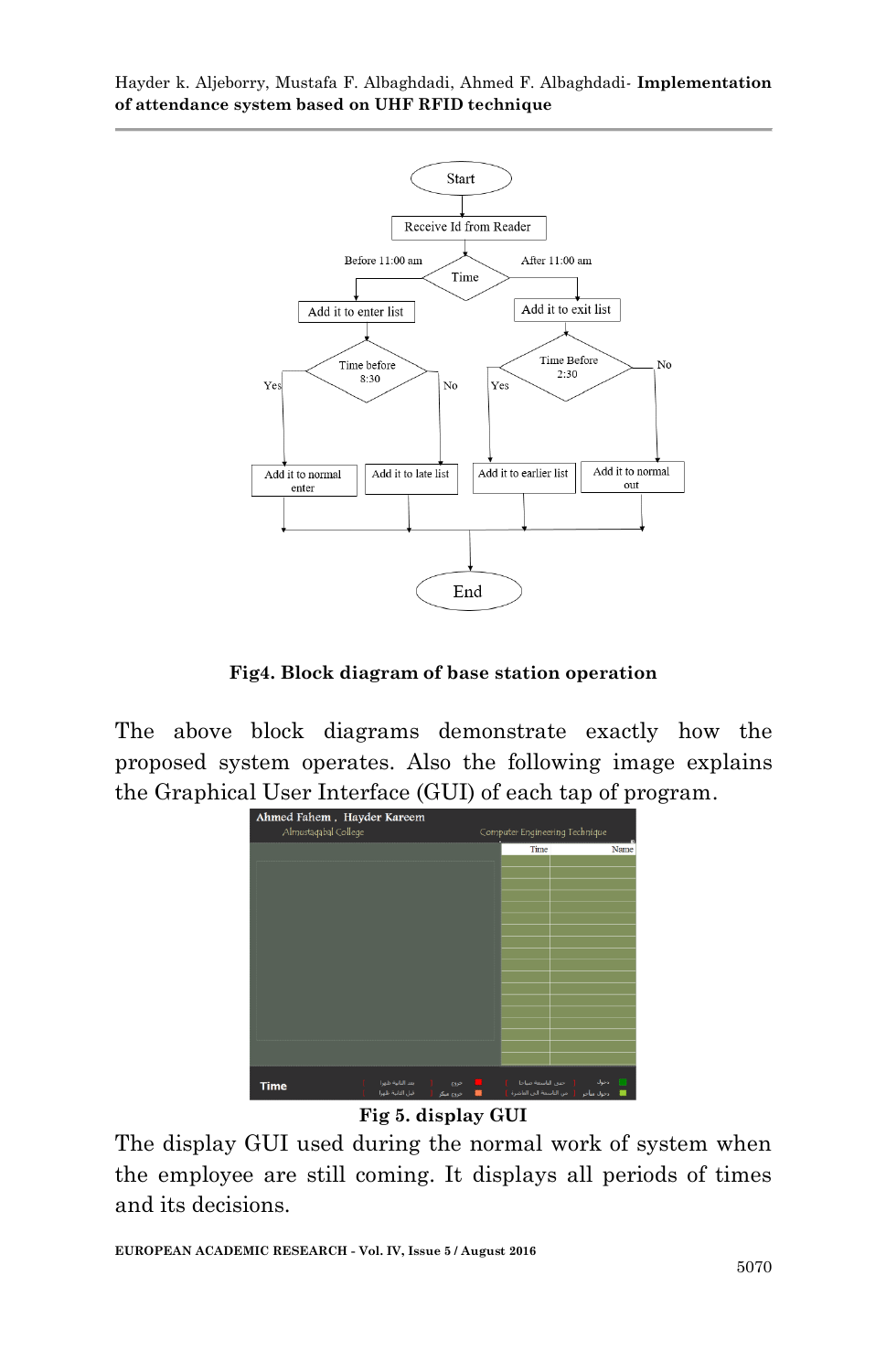|                 |                                                                                                                                 |                                                                                                                                                                       |           | Edit   can   City |
|-----------------|---------------------------------------------------------------------------------------------------------------------------------|-----------------------------------------------------------------------------------------------------------------------------------------------------------------------|-----------|-------------------|
|                 | ٢- سيطهر لك رفع النظافة في مربع "رفع التعريف" المبين ادناه.<br>٣- ادخل اسم الشخص المطلوب فف خانه "الاسم" فف المربع المبين ادناه | لغرض اضافه اسم جديد للمنظومة اتبع الخطوات الناليه:<br>١- ابرز بطاقه تعريف جديده وضعها باتحاه القاريء.<br>٤- اصغط "اصافه".<br>٥- عبد الأبيعاء أضغط على "حفظ البعيرات". | <b>ID</b> | <b>Name</b>       |
|                 |                                                                                                                                 |                                                                                                                                                                       |           |                   |
| $\tau \epsilon$ | اضافه                                                                                                                           | اضافه شخص<br>الاسم<br>رقم التعريف                                                                                                                                     |           |                   |
|                 | ٢- اصغط على كلك ايمن ومن القائمة المتسدلة اختار ازالة.                                                                          | لعرض حذف اسم معين اتبع الخطوات النالية:<br>1- اشر بالماوس على الأسم المطلوب حذفة.<br>٢- عبدر الابتهاء اصغط على "حفظ التغيرات".                                        |           |                   |
|                 | حفظ التغيرات                                                                                                                    |                                                                                                                                                                       |           |                   |

**Fig6. Edit GUI**

The Edit GUI used to add or delete any user by just insert the name of user and the ID of RFID tag and click Add.

| $\Box$<br><mark>ست ا</mark> ⊙∫ ت  سجل الحضور |                |        |                       |      |  |  |
|----------------------------------------------|----------------|--------|-----------------------|------|--|--|
|                                              |                | Absent | <b>Enterance Time</b> | Name |  |  |
|                                              |                |        |                       |      |  |  |
|                                              |                |        |                       |      |  |  |
|                                              |                |        |                       |      |  |  |
|                                              |                |        |                       |      |  |  |
|                                              |                |        |                       |      |  |  |
|                                              |                |        |                       |      |  |  |
|                                              |                |        |                       |      |  |  |
|                                              |                |        |                       |      |  |  |
|                                              |                |        |                       |      |  |  |
|                                              |                |        |                       |      |  |  |
|                                              |                |        |                       |      |  |  |
|                                              |                |        |                       |      |  |  |
|                                              |                |        |                       |      |  |  |
|                                              |                |        |                       |      |  |  |
|                                              |                |        |                       |      |  |  |
|                                              |                |        |                       |      |  |  |
| <b>Stop</b>                                  | <b>Start</b>   |        |                       |      |  |  |
|                                              |                |        |                       |      |  |  |
| <b>Absent list</b>                           | <b>Display</b> |        |                       |      |  |  |
|                                              |                |        |                       |      |  |  |
| Edit                                         | Report         |        |                       |      |  |  |
|                                              |                |        |                       |      |  |  |
| <b>No. of Attendace</b>                      |                |        |                       |      |  |  |
|                                              |                |        |                       |      |  |  |
| Hayder                                       | Mustafa Ahmed  |        |                       |      |  |  |
|                                              |                |        |                       |      |  |  |

**Fig7. the main GUI**

From the main GUI, The in charge person can start and stop the system, also he can go to any GUI in the system and print the report of any day he want or any person he want.

#### **6- REFERENCES**

[1] Moerland, T., "Steganography and Steganalysis", Leiden Institute of Advanced Computing Science.